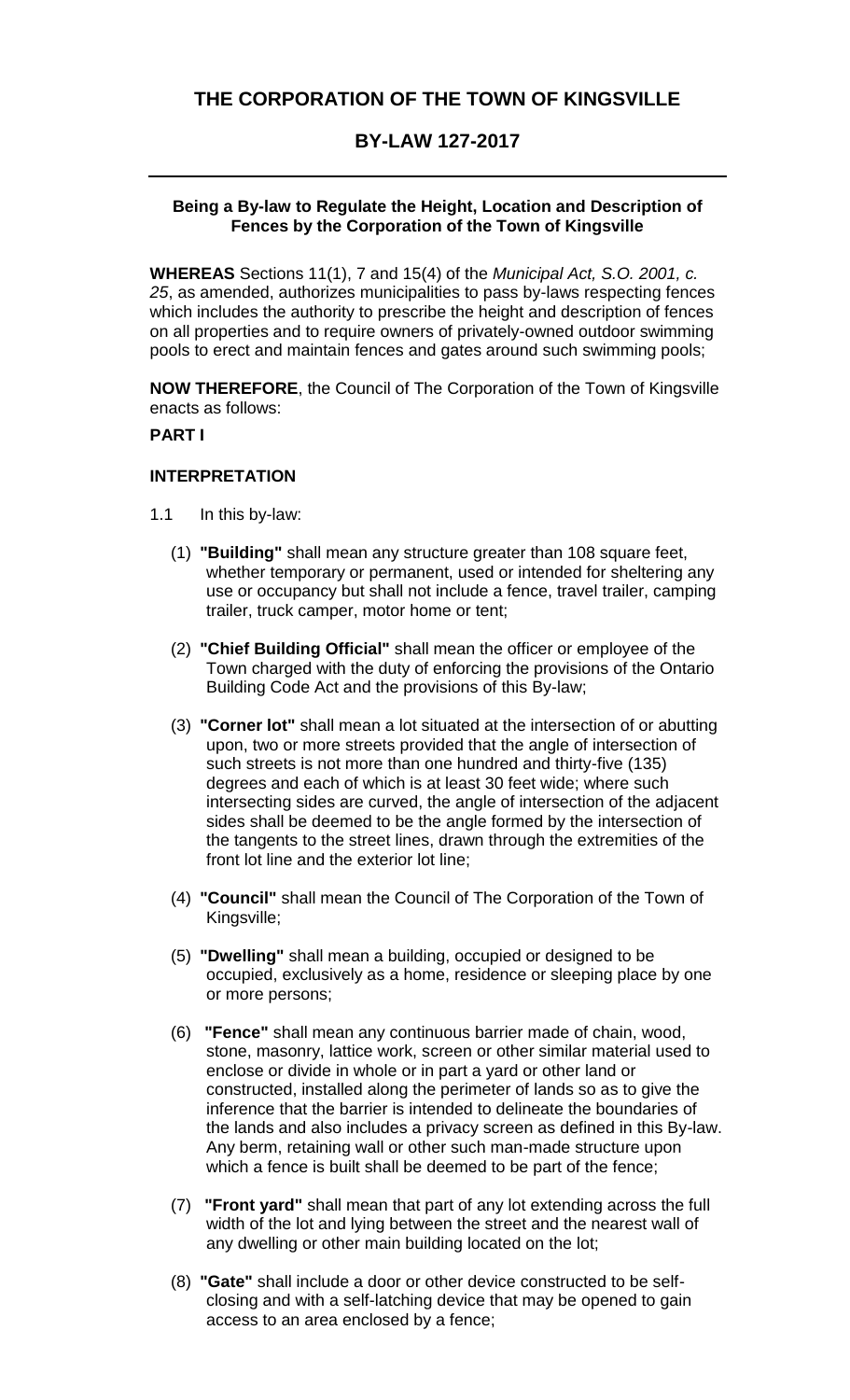- (9) **"Height"** shall mean the vertical distance between the grade level adjacent to the fence and the highest point of the fence but does not include the fence posts;
- (10) **"Lot"** shall mean any parcel or tract of land described in a deed or other instrument legally capable of conveying land;
- (11) **"Open type construction"** means a fence constructed so that at least one half of the vertical surface area is open space, enabling a clear view through such fence, including material such as wrought iron or chain link;
- (12) **"Owner"** shall include any person who has lawful possession of any lands or premises;
- (13) **"Permit"** shall mean a permit issued by the Chief Building Official certifying approval of plans for swimming poll fences;
- (14) **"Person"** shall mean an individual, firm or corporation, or any group or association of individuals;
- (15) **"Privacy screen"** means a visual barrier used to shield any part of a yard from view from any adjacent yard, parcel or Highway;
- (16) **"Rear yard"** shall mean that part of any lot extending across the full width of the lot and lying between the rear boundary of the lot and the nearest wall of any dwelling or other main building located on the lot;
- (17) **"Side yard"** shall mean that part of any lot that is not part of the front yard or rear yard lying between the side lot line and any dwelling of other main building located on the lot;
- (18) **"Sight visibility triangle"** means the triangular space included between the street lines for a distance of 9.14 m from the point of intersection or 4.57 m where an alley intersects another alley or where an alley intersects a street or where private driveway intersects a street and or sidewalk;
- (19) **"Street"** shall mean a common and public street, road, highway or commons vested in the municipality, the county, the province or any other public authority having jurisdiction over the same and includes a bridge or any other structure forming part of a street on, over or across where a street passes, including a private road or alley;
- (20) **"Swimming pool"** shall mean any manmade structure that may be used to contain water for the purpose of swimming, wading or bathing purposes but shall not include:
	- a) a manmade pond;
	- b) irrigation lagoon that is used for agricultural purposes;
	- c) a temporary excavation below the water table; or
	- d) a portable wading pool that is emptied after each use;
- (21) **"Swimming pool fence"** shall mean any fence that encloses in whole or in part, a swimming pool, and includes any temporary enclosure erected during the construction of any swimming pool and includes a gate attached to the fence;
- (22) **"Temporary enclosure"** shall mean a device that is intended to temporarily perform the functions of a fence, and is subject to the approval of the Chief Building Official;
- (23) **"Through lot"** shall mean a lot that is not a corner lot and has frontage on more than one street, in which case, the front yard requirements contained herein shall apply on each street;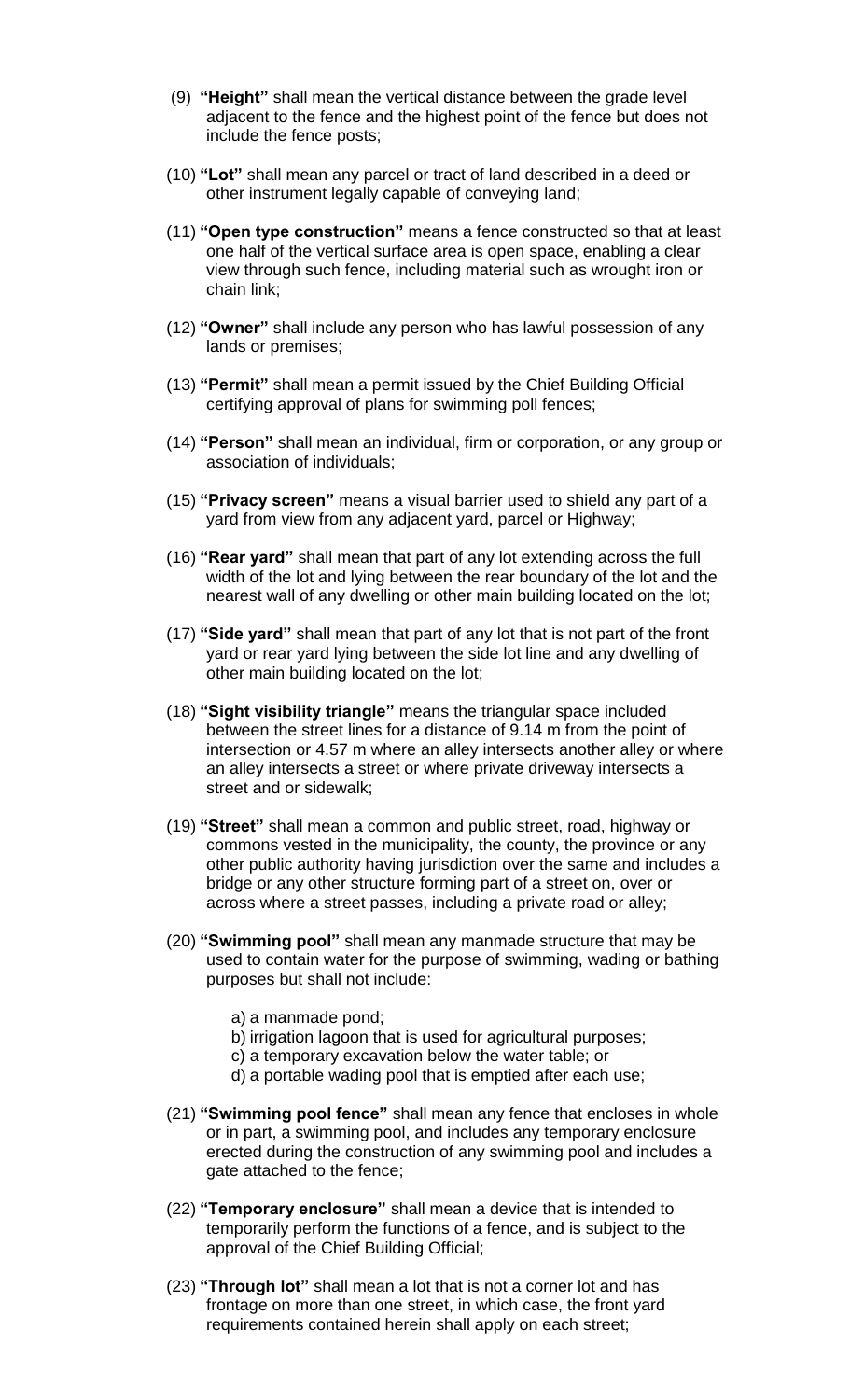- (24) **"Town"** shall mean The Corporation of the Town of Kingsville;
- (25) **"Waterway"** shall mean a natural or manmade channel, body or stream of water;
- (26) **"Zone"** shall mean an area as delineated on a zoning map schedule and established and designated by any by-law passed under Section 34(1) of the Planning Act, R.S.O. 1990, c.P.13.

### **PART II**

#### **GENERAL**

- 2.1 No person shall erect or cause to be erected a swimming pool fence without first obtaining a permit from the Chief Building Official. The charge for such permit shall be in accordance with the Fees By-law, as amended.
- 2.2 No person shall construct or reconstruct or cause to be constructed or reconstructed any fence that is not in compliance with this by-law.
- 2.3 No person shall use or cause to be used razor wire, barbed wire or any other similar material in the construction of any fence unless specifically permitted by this by-law.
- 2.4 No person shall use, or cause to be used, electric current as a part of or in conjunction with any fence unless specifically permitted by this by-law.
- 2.5 No person shall post or exhibit placards, playbills, posters or graffiti on any fence.
- 2.6 No person shall erect a fence that is not uniform in appearance on each side.

#### **PART III**

#### **GENERAL PROVISIONS – RESIDENTIAL ZONES**

3.1 (1) No person shall construct, erect, maintain or permit to be constructed, erected or maintained on any property zoned Residential, a fence which exceeds a height of 1.83 m in any rear yard , interior or exterior side yard.

> (2) No person shall construct, erect, maintain or permit to be constructed, erected or maintained on any property zoned Residential, a fence which exceeds a height of 0.91 m in any designated front yard.

(3) Notwithstanding Sections 3.1(1) and 3.1(2) above, fences shall be required to comply with all sight visibility triangle regulations as set out in this by-law.

(4) Notwithstanding any other provisions of the by-law to the contrary barbed wire may be used in the construction of a fence on any property zoned Residential and required for the provision of infrastructure for any public utility regardless of location.

- 3.2 Notwithstanding Section 3.1, but subject to the provisions of Section 3.9 and Section 7.3 of this by-law:
	- a) archways forming part of an entrance may exceed the height restrictions to a maximum of 2.3 m;
	- b) decorative items on structural posts may exceed the prescribed height restrictions to a maximum of 15.2 cm;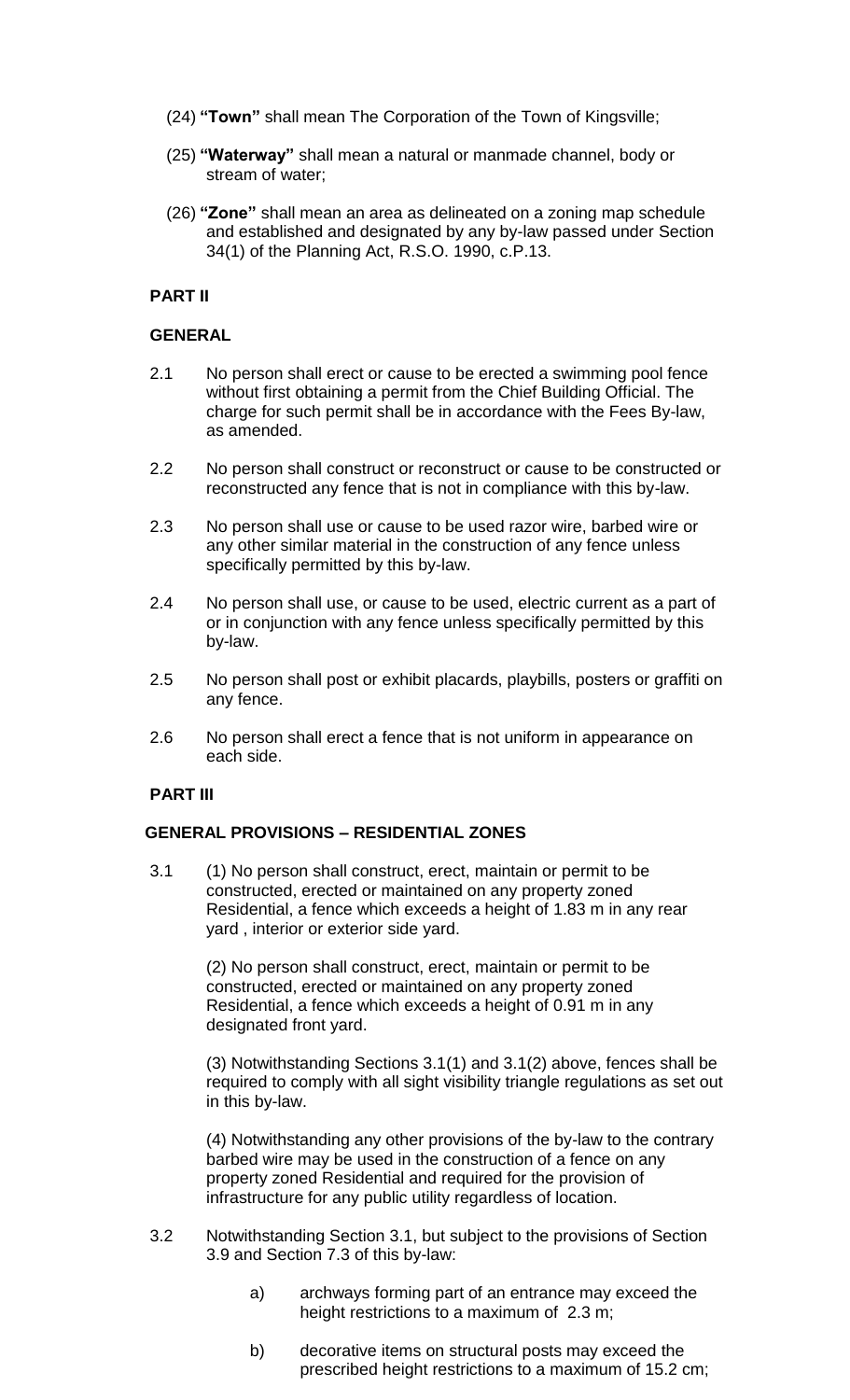- c) a fence may be erected to enclose a tennis court or similar private sports facility, not including a pool that is:
	- i. no higher than 3.66 m;
	- ii. constructed of chain link with adequate posts, support wires and bracing of a corrosive resistant or treated material; and is
	- iii. not closer than 0.61 m to any property line; and
- d) a boundary fence in side yards or rear yards may be 2.13 m in height provided any portion of the fence over 1.83 m is of open type, decorative construction.
- 3.3 In a Residential zone which permits semi-detached or townhouse dwelling units, privacy screens are permitted when erected upon a deck or platform in a rear yard which is permitted provided:
	- a) the maximum height of the privacy screen shall be 1.83 m measured from the floor of the deck;
	- b) the maximum projection of a privacy screen or fence from the building shall be 3.66 m;
	- c) a privacy screen shall be set back a minimum of 0.91 m from any property line; and
	- d) no privacy screen on a corner lot shall extend closer to the street than the main wall of the building nearest the street.

#### **SWIMMING POOL FENCES**

- 3.4 Every owner of a lot on which a swimming pool is located shall construct and maintain, or cause to be constructed and maintained, a swimming pool fence.
- 3.5 Every person who constructs, or causes to be constructed, a swimming pool fence shall construct the swimming pool fence so as to prevent access under, over or through the fence except by way of a gate.
- 3.6 No person shall construct or cause to be constructed a swimming pool fence, unless such swimming pool fence complies with the following regulations:
	- a) The minimum required height of a swimming pool fence shall be 1.22 m as measured from the grade level outside and immediately adjacent the swimming pool fence;
	- b) The maximum permitted height of a swimming pool fence shall be 1.83 m;
	- c) Every swimming pool fence shall be constructed so that all horizontal or diagonal structural members of the fence are located on the pool side of the fence and the swimming pool fence shall not have openings, holes or gaps large enough to facilitate climbing;
	- d) If a swimming pool fence is to be constructed of chain link material, the chain link material shall have an open diamond mesh not exceeding 3.81 cm;
	- e) A dwelling or building may be utilized as part of a swimming pool fence;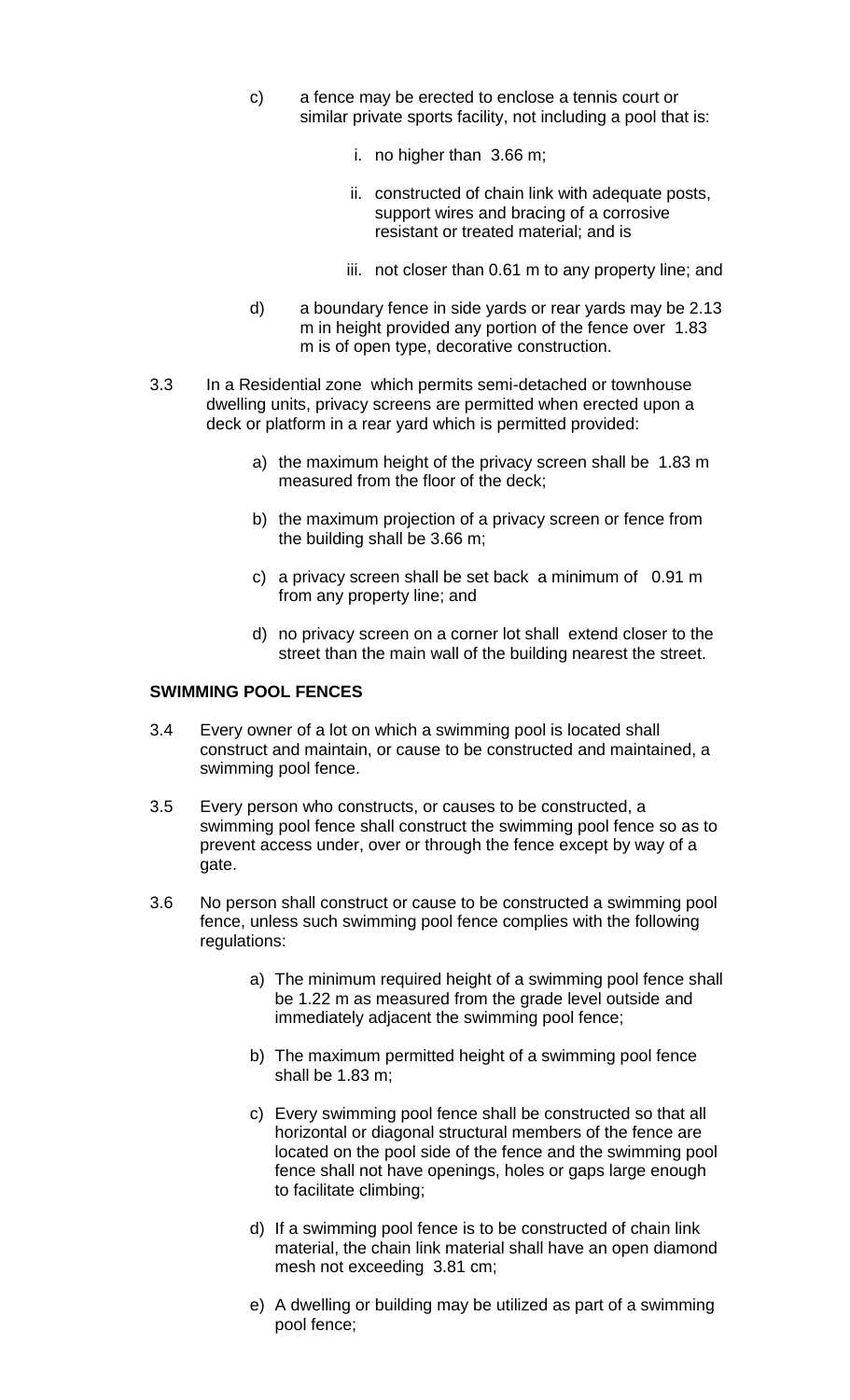- f) Every swimming pool gate shall be equipped with a selfclosing/self latching device on the top of the gate on the swimming pool side of the gate;
- g) Section 3.6 (f) shall not apply to the door of any dwelling or building which forms part of the enclosure;
- h) Nothing shall be placed at or near the exterior side of a fence located on the same property that might facilitate the climbing of the swimming pool fence;
- i) Sun-decks or walkways may be used as part of a swimming pool fence provided that they are constructed so as not to facilitate climbing and are a minimum of 1.22 m above the immediately adjacent grade level and if equipped with a gate, such gate shall be constructed in accordance with Section 3.6 (f);
- j) Once a swimming pool is filled with water it must be fenced. A temporary enclosure is permitted in lieu of a swimming pool fence, but must be replaced with a permanent fence in accordance with Section 3.4, 3.5 and 3.6 within fourteen (14) days of the pool being filled with water.
- 3.7 Every owner of a lot containing a swimming pool shall ensure that the gate providing access through the swimming pool fence is locked whenever the swimming pool is not in use.
- 3.8 The provisions of this by-law requiring the erection of a fence shall not apply to an above ground pool that complies with the following standards:
	- a) sides of not less than1.22 m above grade; and
	- b) the point where a user of the above ground pool gains access to the pool is protected by a gate as outlined by Section 3.6 (g).

# **RESIDENTIAL ZONES ALONG A WATERWAY**

- 3.9 On lots abutting a waterway, no person shall construct, or cause to be constructed:
	- a) a fence that exceeds 0.91 m in height in any front yard;
	- b) a fence that exceeds 1.83 m in height in any side yard; or
	- c) a fence in any rear yard except in compliance with the following height regulations:
		- i. a fence, not exceeding 1.83 m in height, located in any yard abutting a waterway may extend a maximum of 6 m from the main wall of the dwelling on the same property closest to the water, beyond the 6 m maximum a fence shall be limited to a maximum 1.22 m in height and be of an open type construction. At no time is a fence to be located closer than 3 m to the water's edge.
- 3.10 On lots abutting a waterway, every swimming pool fence must comply with Sections 3.1, 3.4, 3.5 and 3.6 of this by-law.
- 3.11 Notwithstanding Section 3.10 on lots abutting a waterway, the portion of the property open to the waterway is permitted to be unfenced provided that there is no gap between the swimming pool fence and the said waterway or a break wall.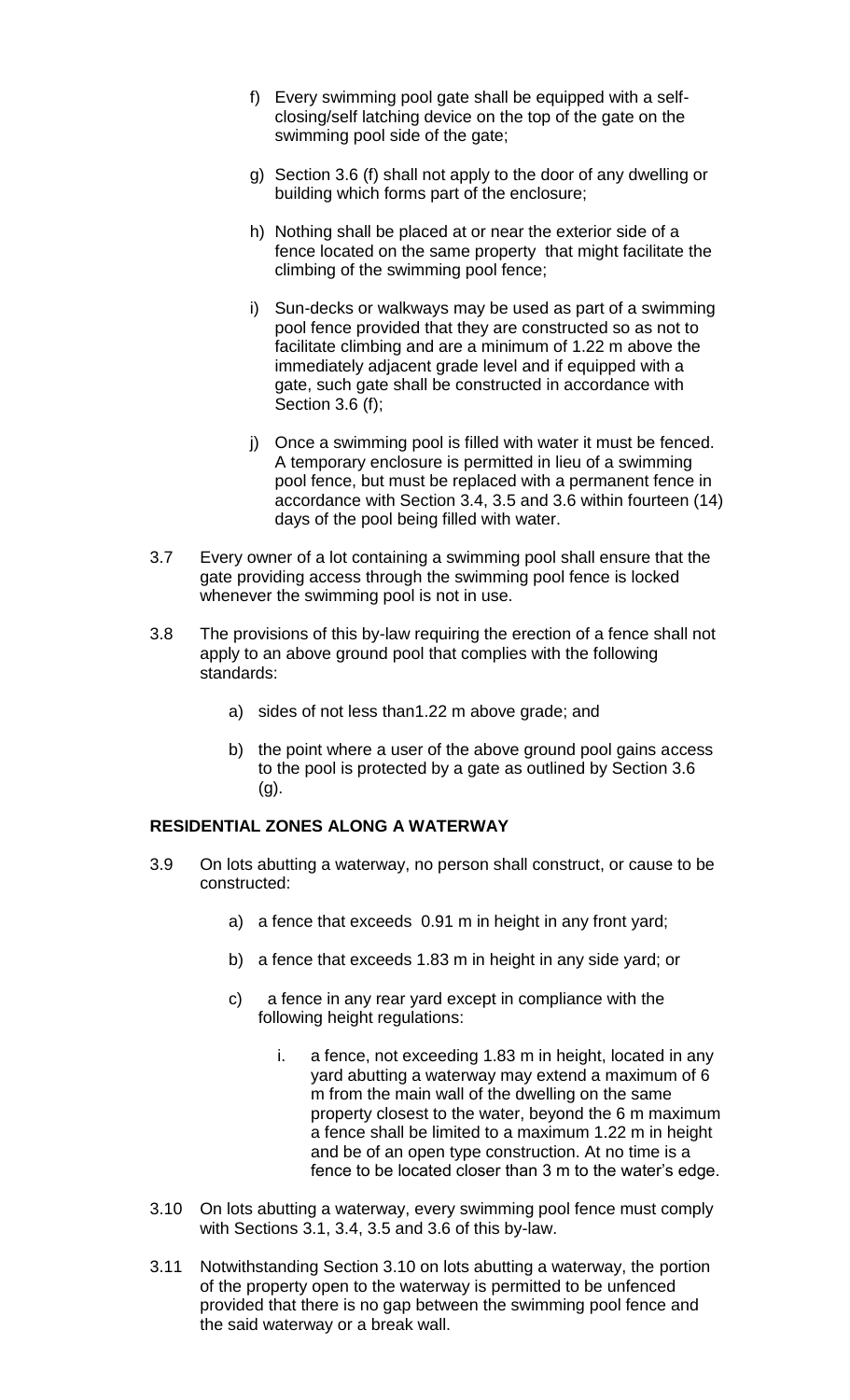3.12 On lots abutting a waterway, a hedge, located in any yard abutting the waterway, shall be deemed to be a fence.

# **PART IV**

### **GENERAL PROVISIONS – COMMERCIAL/INDUSTRIAL/INSTITUTIONAL ZONES**

- 4.1 Unless permitted by a site plan agreement or any other development agreement executed by the Town, a fence on any property zoned Commercial, Industrial or Institutional shall not exceed 2.44 m in height.
- 4.2 Barbed wire may be placed on the top of a fence on any property zoned Commercial, Industrial or Institutional that does not abut a residential zone, provided that the said fence is a minimum of 1.83 m in height.
- 4.3 Notwithstanding Section 4.2 barbed wire may be used in the construction of a fence on any property zoned Commercial, Industrial or Institutional and required for the provision of infrastructure for any public utility regardless of location.

# **PART V**

# **GENERAL PROVISIONS – AGRICULTURAL ZONE**

- 5.1 Properties in an Agricultural zone containing a residential use with a lot area of less than 1 ha and abutting other similar lots shall comply with Part III of this by-law.
- 5.2 Barbed wire may be used in the construction of a fence on any property zoned Agricultural that does not abut a residential zone.
- 5.3 Notwithstanding Section 5.2 barbed wire may be used in the construction of a fence on any property zoned Agricultural and required for the provision of infrastructure for any public utility regardless of location.
- 5.4 Nothing in Section III of this By-law shall apply to the construction of a fence to contain livestock on a lot larger than 1 ha.
- 5.5 An electrified fence may be erected on any property zoned Agricultural provided such fence:
	- a) has a maximum 12 volt trickle charge;
	- b) is designed and erected solely to contain animals; and
	- c) has attached thereto, at approximate 30.48 m intervals, a sign warning that the fence carries electricity.

# **PART VI**

#### **SALVAGE YARD FENCING**

- 6.1 Notwithstanding any other provisions of this By-law, no person shall establish, operate or maintain or cause or permit the establishment, operation or maintenance of a salvage yard unless the land on which the salvage yard is located is fenced.
- 6.2 No person shall erect or construct or cause or permit to be erected or constructed, fence on a lot used as a salvage yard except in accordance with the following provisions:
	- a) Except as provided in clause (c) of this subsection, a fence within any front, rear or side yard shall be not less than 3.05 m and not greater than 4.6 m in height;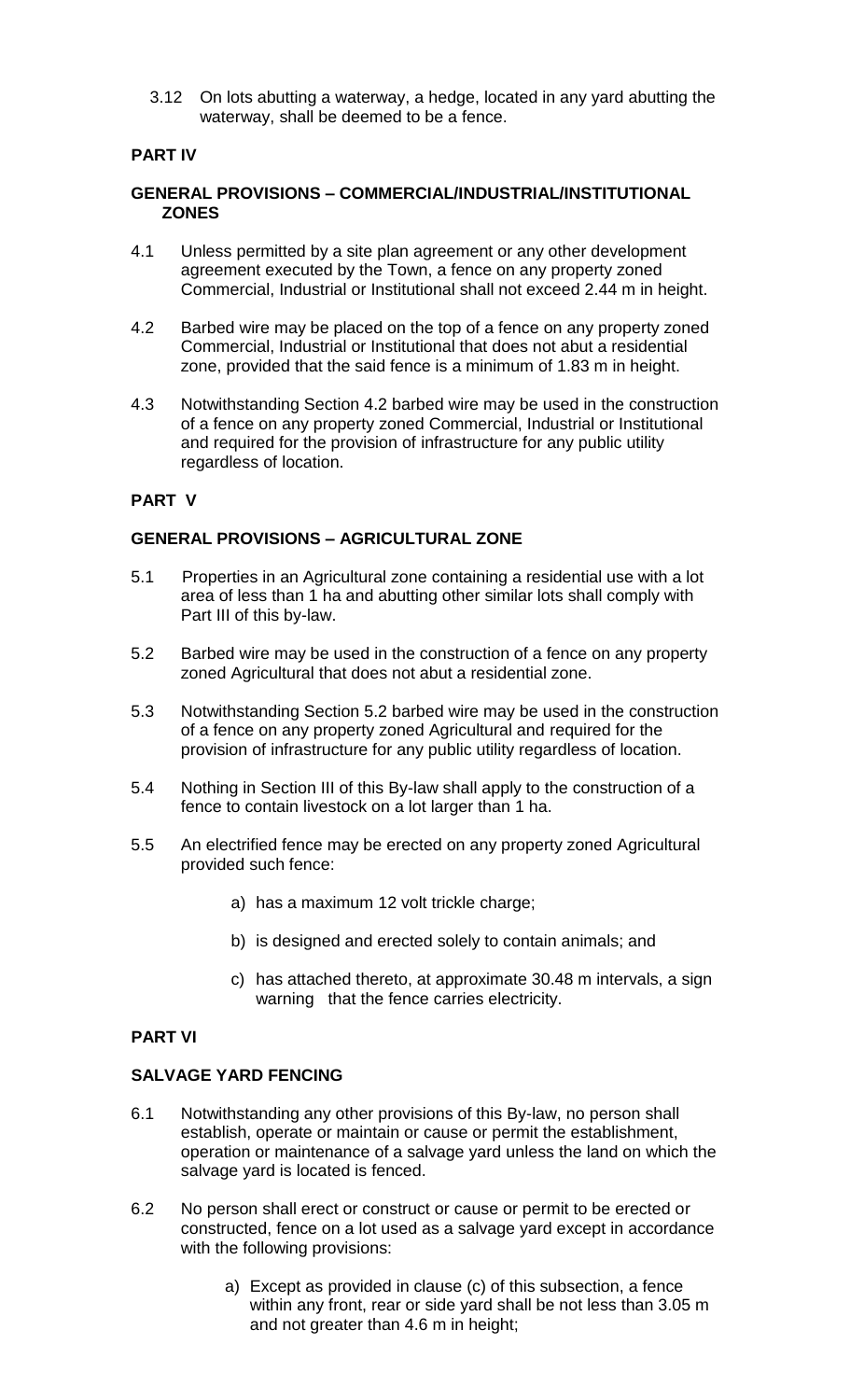- b) A fence to enclose a front yard shall be setback from the lot line a distance equal to the front yard setback requirement of the zone in which the salvage yard is located.
- c) Except as provided for in clause (c) of this subsection, a fence in any yard shall be of consistent height and material and shall be fully screened.
- d) A fence on a lot used as a salvage yard shall not be constructed using any of the following: shipping containers, sea cans, truck bodies, truck trailers, bus bodies, used building materials unless erected on a stable support system and painted a single neutral colour

# **PART VII**

# **HEIGHT CALCULATIONS**

- 7.1 The height of a fence at any given point shall be measured from the grade at the base of the fence, exclusive of any artificial embankment, provided:
	- a) where changes in grade contours along the fence line result in changes in height of the fence, the height of the fence is deemed to be the average height of the fence over any 2.44 m portion.

# **GRADE DIFFERENCES BETWEEN LOTS**

7.2 Where grade elevations of adjacent lots differ, the height of any boundary fence shall be measured from the mean grade elevation between the lots.

# **SIGHT VISIBILITY TRIANGLES – DRIVEWAYS AND CORNER LOTS**

- 7.3 No person shall erect a fence or keep any hedge in any zone greater than 1 m in height at any point:
	- a) within a 9.14 m sight visibility triangle, measured along the property line at the intersection of any two streets or at the intersection of two parts of the same street meeting at an angle of not more than 135 degrees;
	- b) within a 4.57 m sight visibility triangle measured at the intersection of any driveway and the property line of any street.

# **PART VIII**

# **VARIANCES**

8.1 Any person, being the occupier or owner of land in the Town, may apply to the Chief Building Official for permission to exceed any of the requirements set out in this by-law, and if the Chief Building Official is satisfied that the proposed application is reasonable and does not contravene the purpose and intent of the provisions of this by-law, then the Chief Building Official may grant such permission, in whole or in part, conditionally or unconditionally, as deemed advisable.

# **PENALTY**

8.2 Every person who contravenes any of the provisions of this by-law is guilty of an offence and shall, upon conviction thereof, pay a fine as provided for in the *Provincial Offences Act, R.S.O. 1990, c.P.33,* as amended, exclusive of costs.